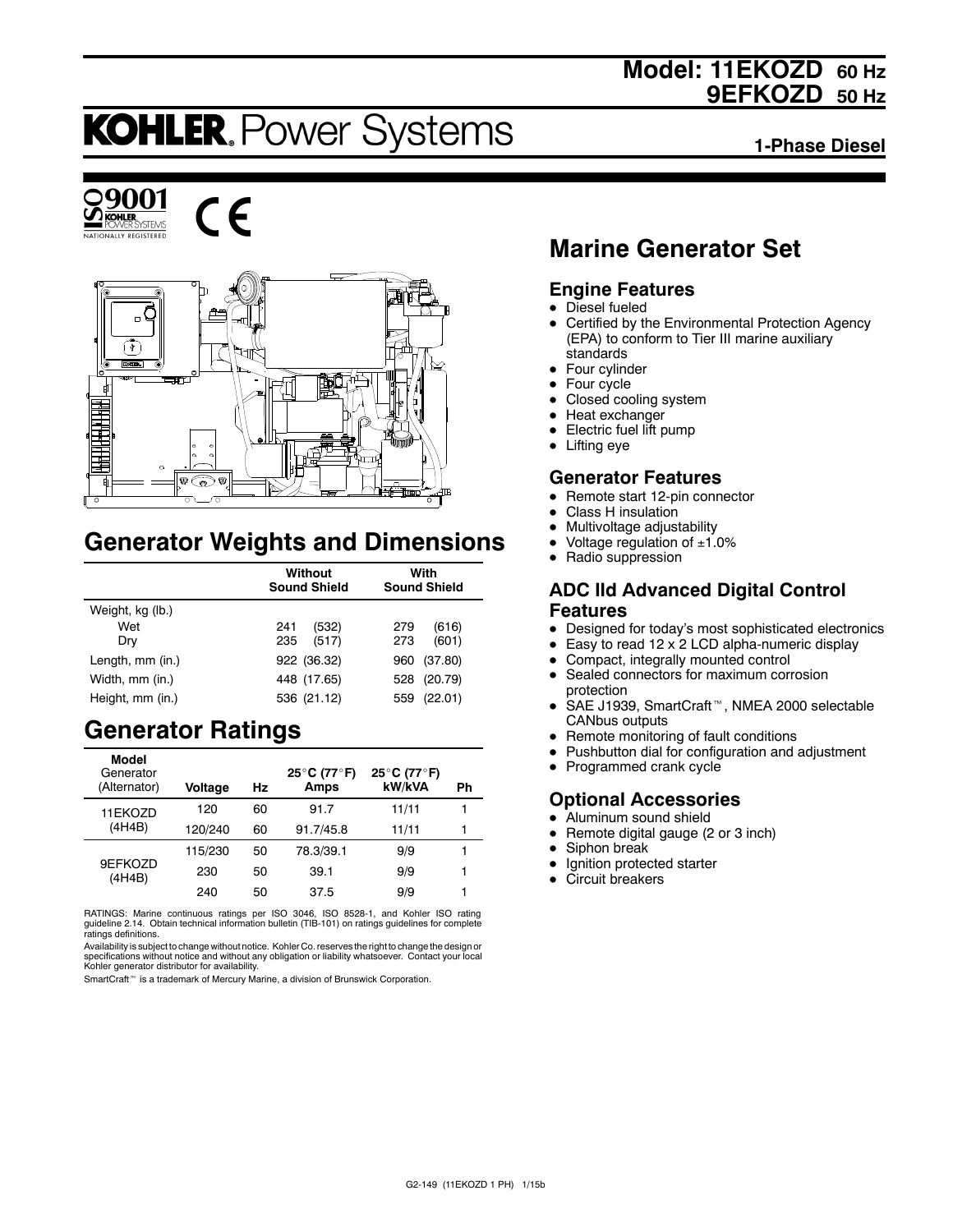## **Application Data**

### **Engine**

| <b>Engine Specifications</b>                                                                                 | 60 Hz                        | 50 Hz |
|--------------------------------------------------------------------------------------------------------------|------------------------------|-------|
| Type                                                                                                         | 4 cycle, naturally aspirated |       |
| Cylinder, quantity                                                                                           | 4                            |       |
| Displacement, L (cu. in.)                                                                                    | 1.372 (83.7)                 |       |
| Bore and stroke, mm (in.)                                                                                    | 75 x 77.6 (2.95 x 3.05)      |       |
| Compression ratio                                                                                            | 24.5:1                       |       |
| Combustion system                                                                                            | Indirect injection           |       |
| Rated rpm                                                                                                    | 1800                         | 1500  |
| Max. power at rated rpm, HP                                                                                  | 19.6                         | 15.4  |
| Governor, type                                                                                               | Mechanical                   |       |
| Frequency requiation, mechanical<br>governor<br>No load to full load (droop) $\ldots \ldots$<br>Steady state | 5%<br>±0.7%                  |       |
| Angular operation<br>$Instant (1 min.) \ldots \ldots$<br>Intermittent (30 min.)                              | $35^{\circ}$<br>$25^{\circ}$ |       |

## **Engine Electrical**

| <b>Engine Electrical System</b> | 60 Hz         | 50 Hz |
|---------------------------------|---------------|-------|
| Battery, voltage                | 12 volt       |       |
| Battery charging module         | 10-amp        |       |
| Battery, minimum recommendation | 650 CCA @ 0°F |       |
| Starter motor                   | 2.5 kW, 12 V  |       |

## **Cooling**

| <b>Cooling System</b>                                                     | 60 Hz                             | 50 Hz       |
|---------------------------------------------------------------------------|-----------------------------------|-------------|
| Capacity, L (qt.), approx.                                                | 4.3(4.5)                          |             |
| Heat exchanger type                                                       | 2.5 in. dia. $\times$ 2 pass      |             |
| Seawater pump type                                                        | Belt-driven.<br>10-blade impeller |             |
| Heat rejected to cooling water at rated<br>kW, wet exhaust, kW (Btu/min.) | 19.6 (1119)                       | 18.7 (1067) |
| Engine water pump flow, Lpm (gpm)                                         | 21.6(5.7)                         | 21.2(5.6)   |
| Seawater pump flow, Lpm (gpm)                                             | 28.4 (7.5)                        | 24.6(6.5)   |

### **Fuel**

| <b>Fuel System</b>                     | 60 Hz    | 50 Hz |
|----------------------------------------|----------|-------|
| Fuel shutoff solenoid                  | Electric |       |
| Fuel pump                              | Electric |       |
| Maximum recommended fuel lift, m (ft.) | 1.2(4.0) |       |

## **Lubrication**

| <b>Lubricating System</b>             | 60 Hz                   | 50 Hz |
|---------------------------------------|-------------------------|-------|
| Oil pan capacity with filter, L (qt.) | 3.4(3.6)                |       |
| Oil pump type                         | Pressure, trochoid pump |       |

## **Operation Requirements**

| <b>Air Requirements</b>                                  | 60 Hz       | 50 Hz      |
|----------------------------------------------------------|-------------|------------|
| Engine combustion air requirements,<br>$L/min.$ (cfm)    | 1132 (40)   | 934 (33)   |
| Generator cooling requirements, L/min.<br>(cfm)          | 4814 (170)  | 3964 (140) |
| Max. air intake restriction, in. (mm) $H2O$              | 10 (250)    |            |
| Exhaust flow, $m^3/m$ in. (cfm)                          | 3.5(122)    | 2.6(91)    |
| Exhaust temp., °C (°F) at full load                      | 410 (770)   | 398 (750)  |
| Max. allowed exhaust back pressure,<br>$kPa$ (mm $H2O$ ) | 14.8 (1506) |            |
| <b>Fuel Consumption</b>                                  | 60 Hz       | 50 Hz      |
| Diesel, Lph (gph) at % load                              |             |            |
| 100%                                                     | 4.5(1.2)    | 3.4(0.9)   |
| 75%                                                      | 3.4(0.9)    | 2.6(0.7)   |
| 50%                                                      | 2.3(0.6)    | 1.9(0.5)   |

**Note:** The fuel consumption of the 60 Hz model is based on 11EKOZD and the fuel consumption of the 50 Hz model is based on 9EFKOZD.

25% 1.5 (0.4) 1.1 (0.3)

## **Engine Features**

- $\bullet$  Low oil pressure shutdown
- High engine temperature shutdown
- Low seawater pressure shutdown
- Vibromount
- Belt guard
- Disposable oil filter
- $\bullet$  Oil drain valve
- Programmed glow plug circuit for cold starting
- $\bullet$  Disposable fuel filter

#### **Alternator Features**

- $\bullet$  Brushless, rotating field design permits power to be obtained from stationary leads.
- $\bullet$  Windings are vacuum impregnated with epoxy varnish for dependability and long life.
- $\bullet$  Rotors are dynamically balanced to minimize vibration.
- Copper windings ensure minimal heat buildup. Insulation meets NEMA standards for class H insulation.
- $\bullet$  Direct connected to the engine, the generator has sealed precision ball bearings with a precision-machined steel sleeve in the end bracket to prevent shaft misalignment and extend bearing life.
- $\bullet$  Mounted on a drip-proof tray.
- Equipped with a four-lead reconnectable stator.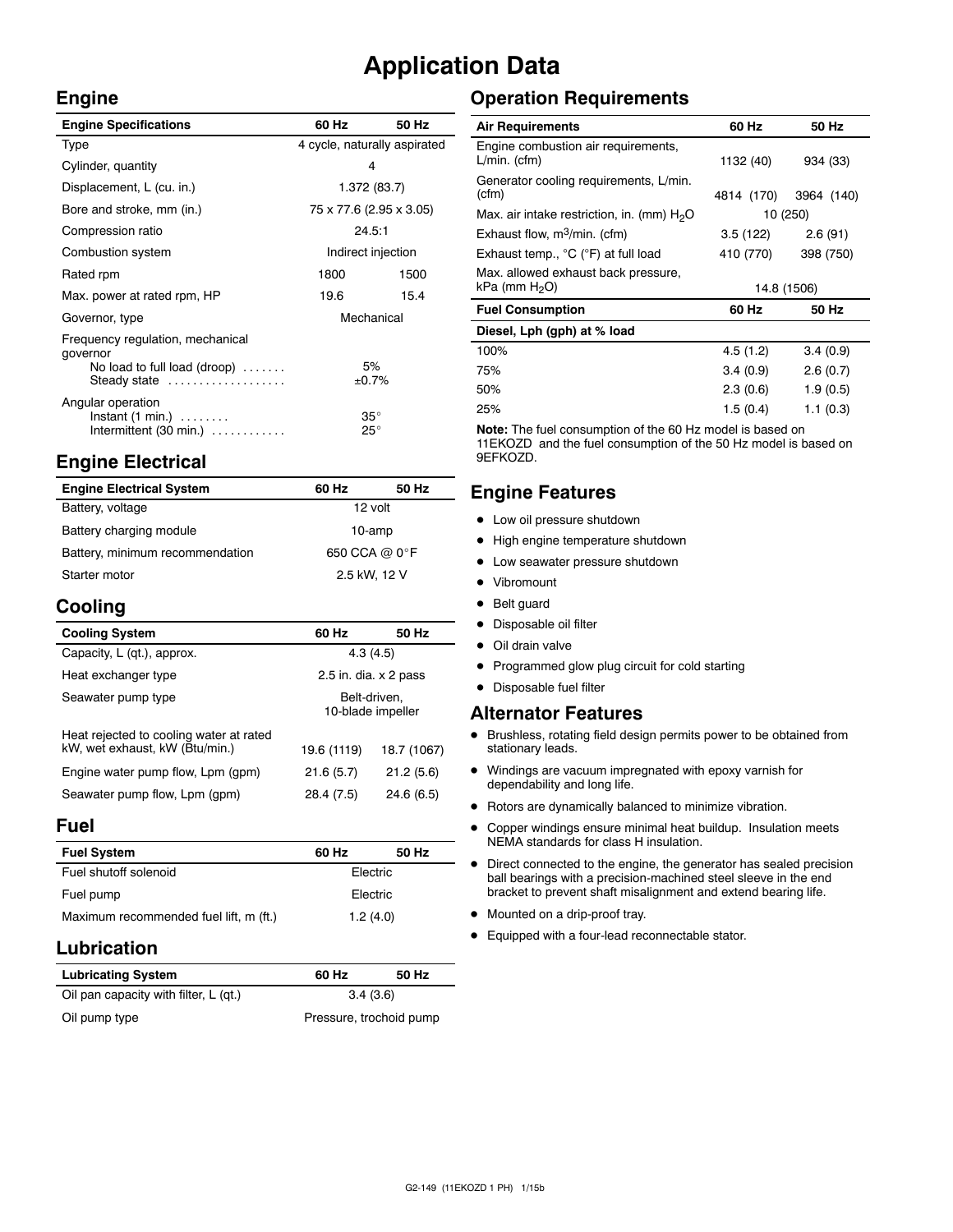## **Application Data**



## **Advanced Digital Control IId Features**

#### **Controller Features:**

- Integrated genset control & voltage regulation
- Selectable Smartcraft<sup>™</sup> V1.0, NMEA 2000, & SAE J1939 outputs
- Hybrid voltage regulation
- USB interface
	- o Ease of uploading and downloading software
	- d Historical and diagnostic information
	- o Real time diagnostics
	- d Front-face accessible
	- $\circ$  SiteTech<sup>\*</sup> compatible for setting changes
- $\bullet$  Metering capabilities
- NXP microprocessor with 512 KB Flash and 60 KB RAM
- $\bullet$  179 x 126 x 47 mm (7.1 x 5.0 x 1.9 in.) dimension
- Programmed preheat for cold starts

#### **Display Type/Features:**

- 12 character x 2 line LCD display
- Temperature range (-20 to 70 $^{\circ}$  C)
- Displays:
	- o Runtime hours
	- o Crank cycle status
	- o Generator status
	- d Warnings
	- $\circ$  Faults
	- o Diagnostics
	- o Setup parameters
	- o Software version
- Maintenance minder (customer programmable)
- 2-button keypad: Single power momentary and Start/Stop
- **•** Standard non-membrane switch overlay
- $\bullet$  Rotary encoder knob with pushbutton features:
	- d Voltage
	- o Gain
	- o V/Hz adjustment
- Controller configuration
- Tri-color LED indicator displays system ready, warning, and fault status

SmartCraft<sup>™</sup> is a trademark of Mercury Marine, a division of Brunswick Corporation.

## **Accessories**

### **Sound Shield**

Provides for highly effective silencing, ease of access for engine/generator servicing, low maintenance, excellent durability, and safety. The sound shield's customer connection panel includes connections for the following:

- $\circ$  Battery (positive and negative)
- o Equipment ground
- $\circ$  Fuel inlet and return
- o Seawater inlet
- o Water-cooled exhaust outlet
- d Oil drain
- o Customer load lead access
- o Customer interface

#### **Siphon Break**

Mandatory kit on generators installed below the waterline. Prevents the siphoning of flotation water into the engine.

#### **Line Circuit Breakers**

Protect the generator from extreme overload.

#### **Ship-to-Shore Switch**

Allows immediate switching to Kohler<sup>®</sup> generator set power or shore power protecting the electrical system from the possibility of simultaneous connection of both power sources. Available as a three-pole ship-to-shore switch.

#### **Remote Digital Gauge**

Allows starting and stopping from a location remote from the generator set.

- $\circ$  3 in. gauge for J1939
- Requires a 76.2 mm (3 in.) dia. hole for mounting.  $\circ$  2 in. gauge for Smartcraft<sup>™</sup>
	- Requires a 50.8 mm (2 in.) dia. hole for mounting.

#### **Remote Connection/Extension Harness**

Provides wiring for the remote digital gauge.

#### **12-Inch Remote Wiring Harness**

Equipped with a 12-pin connector on one end that connects to the standard customer interface connector. Equipped on the other end with leads for connection to customer-supplied wiring.